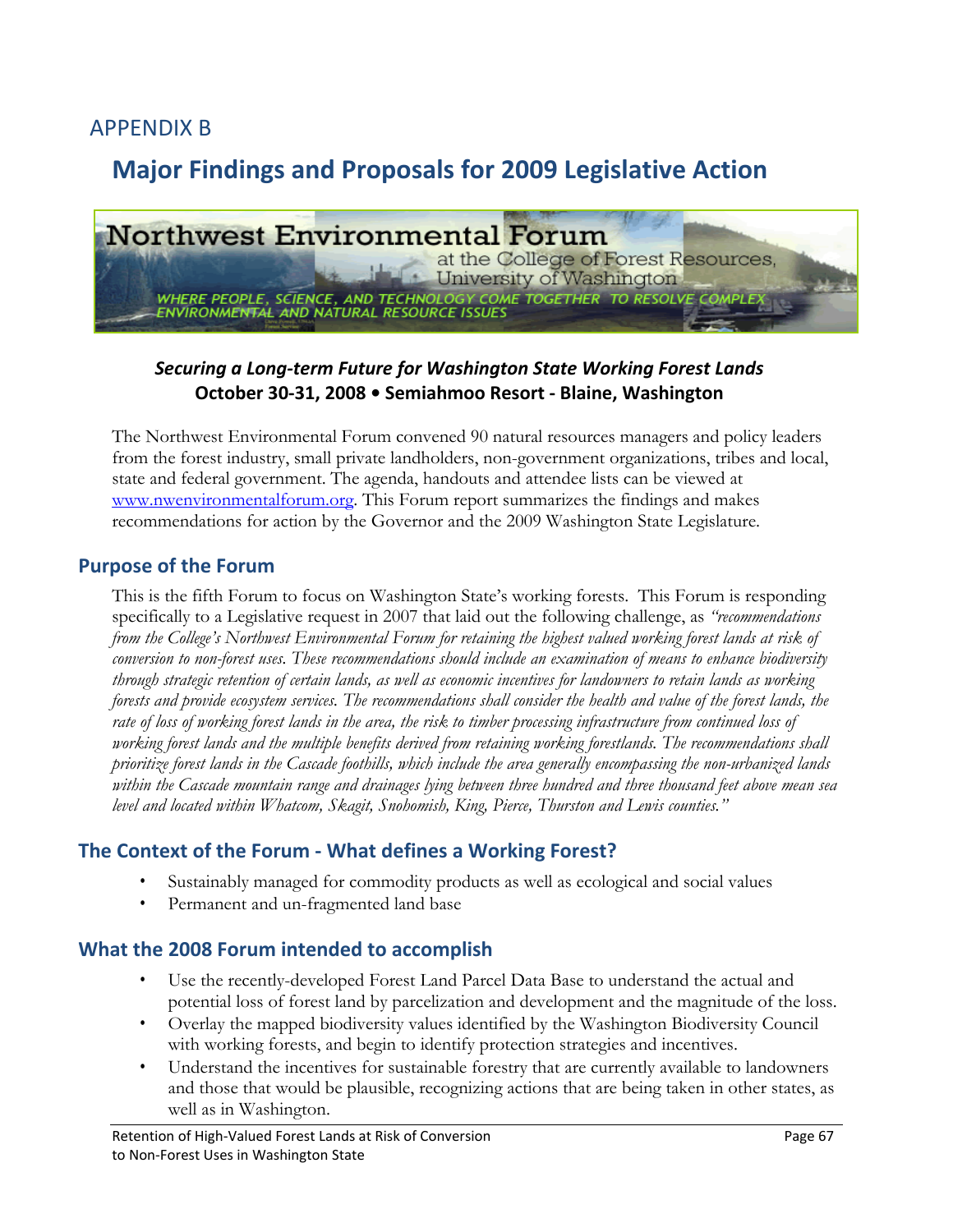- Consider strategies likely to protect working forests from conflicting uses and pressures that may cause conversion to non-forest uses.
- Devise market-based conservation strategies for working forest landowners.
- Address how to bring ecosystem services market payments to forest landowners.
- Consider these actions in the context of the recommendations of the 2006 and 2007 Forums.

### **Eastern Washington Forests ‐ Major Findings**

- 1. There is real urgency around Forest Health and fire risk, both climate change-related and human-induced. Catastrophic fires are a reality, with major impacts on all values, from biodiversity, threatened and endangered species, to timber supply and public costs. Forest health and fuel reduction treatments are needed on all ownerships. There are critical missing factors in data, including water, aquifers, mill haul costs and fire costs that need to be assembled and evaluated.
- 2. Market stimulation is vital for:
	- a. Retention of milling infrastructure
	- b. Additional mobile milling capacity
	- c. Development of renewable energy resources
- 3. Three (3) specific Working Forest zones must be addressed:
	- a. Northeast work zone (including Spokane County) issues are:
		- Forest health for large landowners (state, federal, tribes) coalition now working
		- Conversion risk for smaller owners requires a specific set of incentives to retain in forestry, in the area north of Spokane
	- b. Central east work zone (Okanogan/Chelan) issues are:
		- Major federal and ESA issues (lynx, spotted owl, salmon) exist
		- Dispersed recreation and real estate conversion are problems
		- Infrastructure for processing is a major problem
	- c. Southeast work zone (Yakima, Klickitat-Blue Mountains)issues are:
		- I-90 corridor development
		- East slope Cascades checkerboard ownership and conversion risk
		- Landscape stewardship efforts are underway, such as the TAPASH collaboration
		- Klickitat/Goldendale (with Portland influenced conversion) may be a separate issue and there is an need for incentives focused on small landowners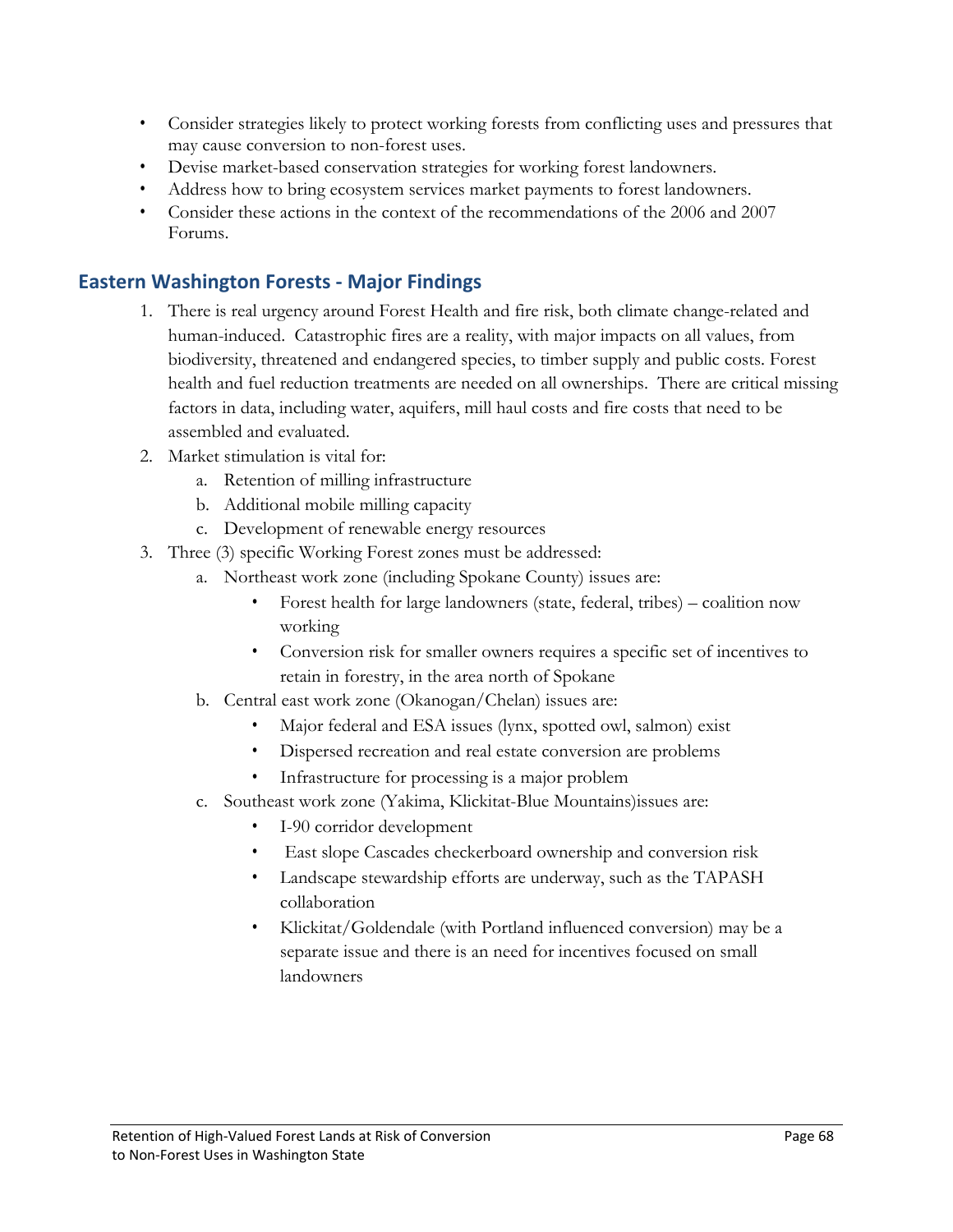#### **Proposals and Needs Identified by Eastern Washington Forest Forum Work Group:**

Remove disincentives (such as for Federal Fuels to Schools and consider a State-level version.)

Unburden the markets:

- Don't impose an excise tax on bio-fuels; instead provide a state tax break such as Oregon for transportation (\$10/Ton).
- Retain existing tax incentives set to expire (recognize avoidable future public costs).
- Establish a stronger right to practice forestry in statute.
- Support DNR Forest Health budget request at full funding in 2009.
- Support LiDAR mapping for stand inventory, health, composition, risk priorities and landscape-level management prescriptions.
- Forest health contracts must be able to use all receipts for management.
- Encourage expansion of the Federal Fuels for Schools program to include Washington (Oregon does this now.)
- Develop state priorities and funds for wood biomass as an important energy feedstock and understand the extent of forest residuals and Eastside infrastructure needs.

#### **Puget Sound Counties Forests – Major Findings**

- 1. Productive and Healthy Working Forests are critical
- 2. Developed "rural" forest lots need support if we are to retain them as working forests
- 3. Non-developed areas must be the focus and these are: "Core" Forests centered on Designated Forest Lands, State-owned forest blocks, Family working forests and high-likelihood to convert forests (with a range of types and sizes)
- 4. Climate, Ecosystem Benefits, the Economy and Puget Sound water need productive forests
- 5. Realize the potential of the coalitions represented by the Forum

#### **Proposals and Needs Identified by the Puget Sound Counties Forest Forum Work Group (\*\* = group support):**

 **Taxes** 

- Tax incentives and reforms for working forests Sustainable tax waiver \*\*
- Tax incentives for bio-energy development \*\*
- Biomass tax exemption from forest excise, along with Federal credit
- TDR tax exemption from real estate excise taxes

#### **Ecosystem Services**

• "Additionality" for carbon credits needs to be a clear benefit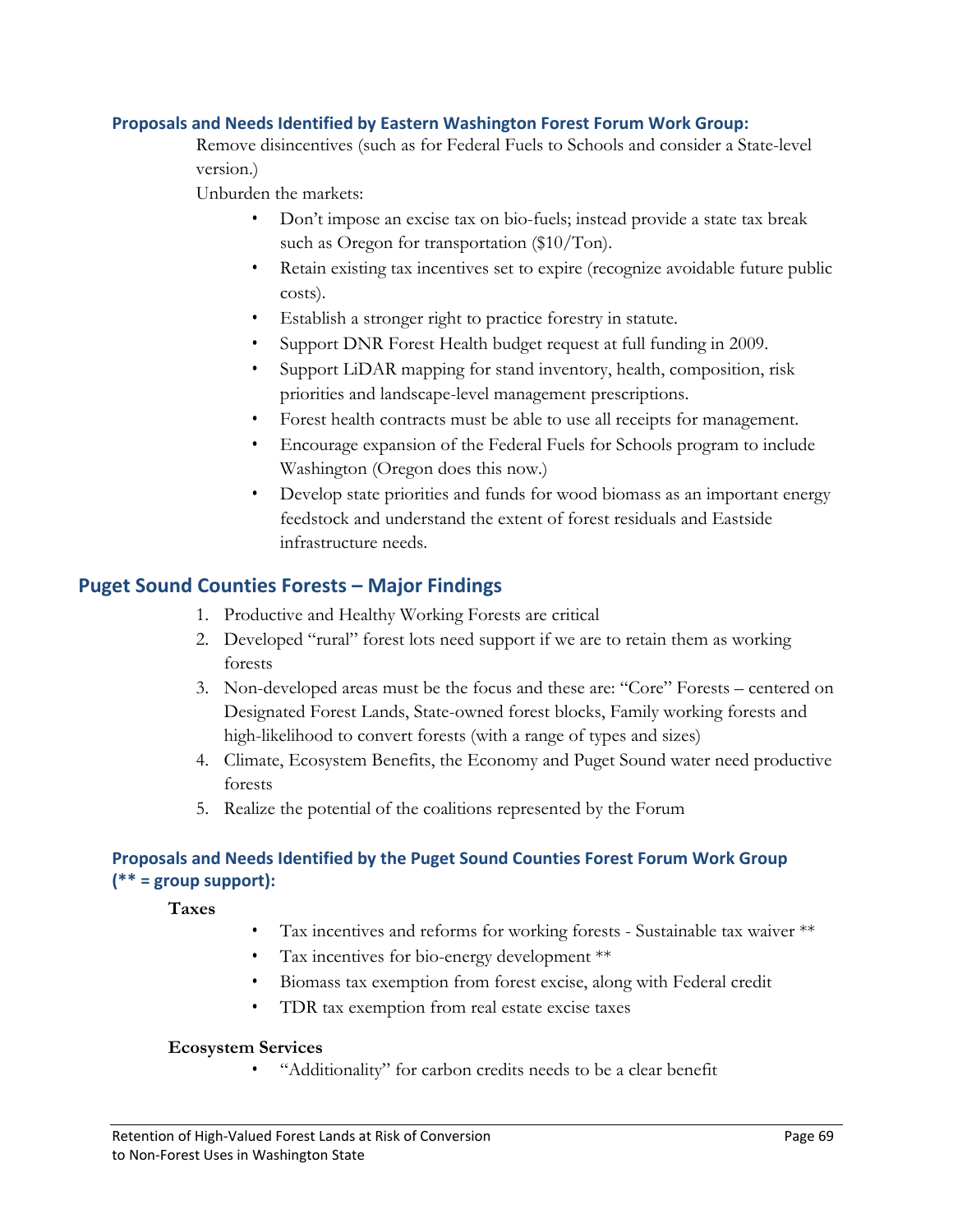• Purchasing preference should be given for Washington-grown wood products\*\*

### **Planning and Assistance issues**

- The Forest Land Parcel Data Base needs funding to continue its development \*\*
- Strengthen the "right to practice forestry" \*\*
- Rural Development concepts:
	- o Advance a stakeholder discussion on rural development trends
	- o A Forum on watershed characterizations & subarea plans
	- o Rural conservation villages authorization
- Technical assistance and alternative plans for small family forest land owners
- Fully fund existing landowner programs
- Connect certification with the "social license" to practice forestry issue
- LEED standards need to be addressed such that building product comparisons are based on life cycle analysis with the Federal Energy Independence and Security Act of 2007 Carbon Mitigation Assessment methodology.

#### **Forest Health**

• Fund DNR forest health programs

#### **State Lands**

Support DNR's need for flexibility on management cost retainage that helps State Trust Lands, critical working forests and natural resource product producer\*\*

# **Western Washington Counties' Forests (outside Puget Sound) – Major Findings**

Incentives result in reduced costs and/or increased revenues and increase values for forest landowners, providing a positive return to the bottom line and a range of goods and services. New market mechanisms may support these efforts. This also requires support for infrastructure.

#### **Proposals and Needs Identified by the Western Washington Counties Forest Forum Work Group:**

Propose that the Legislature:

- Fund the database and provide funding for a pilot Lidar project
- Support the Right to Practice Forestry
- Fully fund and make secure landowner incentive programs, including but not limited to the Forestry Riparian Easement Program (FREP) and the Family Forest Fish Passage Program (FFFPP)
- Appoint a task force on incentives and regulatory stability to examine and provide tangible next steps on:
	- a. Fundable TDR program statewide
	- b. Expanded biomass markets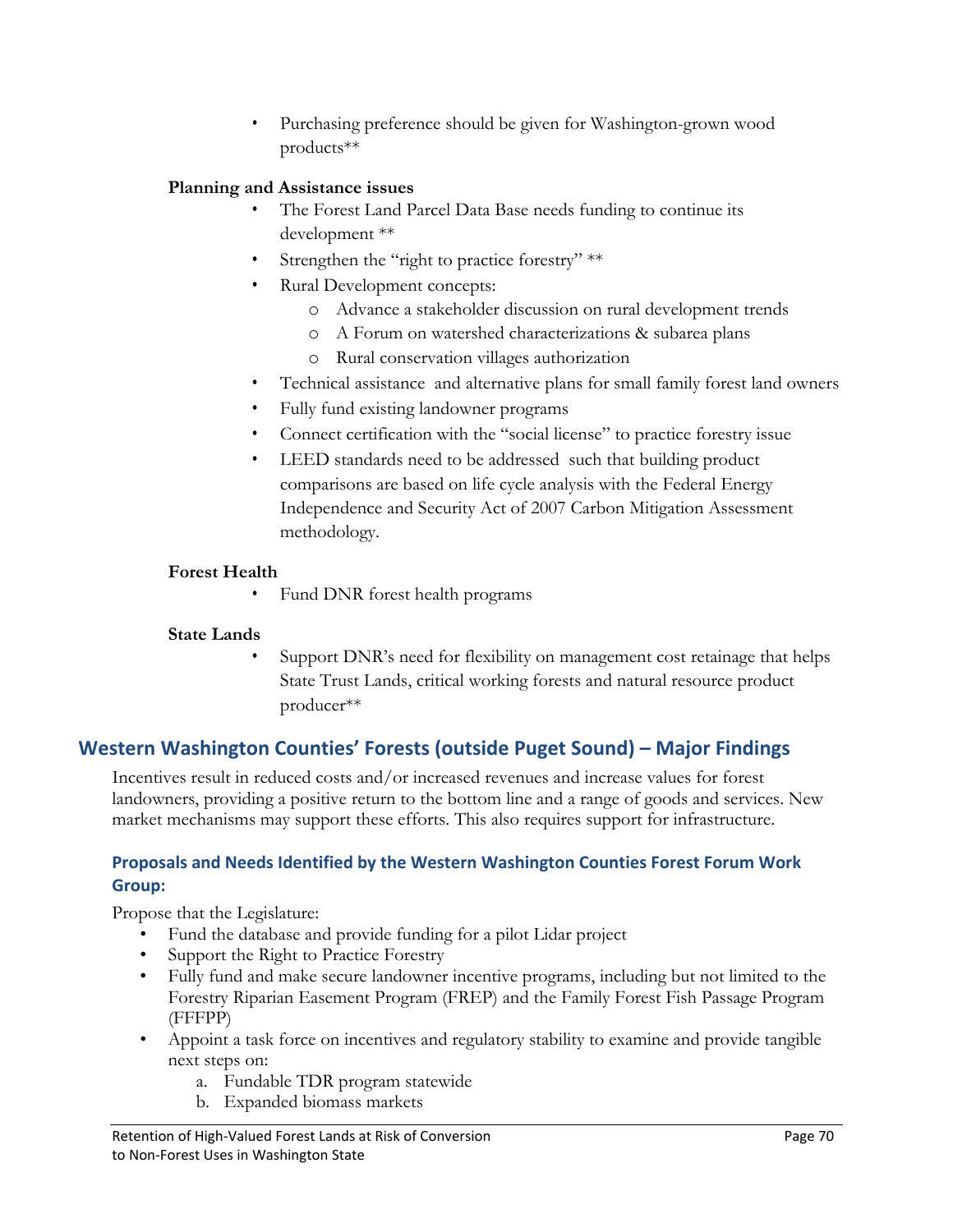- i. Exempt biomass from the forest excise tax
- ii. Seek \$10/ton credit
- c. Regulatory stability and simplification, especially for small landowners. No reduction in resource protection should ensue.
- d. An ecosystem service payment scheme
- e. Legislative recognition of social values provided by forestland
- f. "Green" product labeling and forest products marketing strategies
- g. Density clustering credits

# **Recommendations for Legislative Action**

# **ACTION 1: FOREST LAND PARCEL DATA BASE ENHANCEMENT AND FUNDING**

This Fifth Environmental Forum focused on the Strategic Retention of Working Forests, as commissioned by the 2007 Legislature. The Retention Project is grounded in the Forest Land Parcel Data Base, funded by support obtained by the Family Forest Foundation and the Washington Farm Forestry Association and developed by the College of Forest Resources. The data base includes parcel-level information for all private land in Washington (e.g., land use, market and taxable values and ownership) for each county. The Retention Project focused on forestland parcels and characteristics within the database (e.g. ownership type, streams, roads, wetlands and geological features). The project assessed potential productivity of working forests and their underlying biodiversity values and evaluated the risk of forest land conversion by comparing current market values vs. working forest values. These evaluations allow development of a "risk of conversion and opportunities for conservation" map, which includes critical areas, forest economic values, environmental and wildlife values and potential impacts to forest products processing infrastructure.

This Forum was able to use the interpretive capabilities of this data base and appreciated its power while recognizing some of its limitations, with regard to inconsistent biodiversity values and county designations of forest land values. Other state agencies have reviewed the capacity of this data base and are interested in participating in continuing funding it, for analytical purposes as well as for trends tracking. The current data base is a "snapshot in time." Continued funding will allow the system to provide information on the dynamics of land use and resource impacts into the future and also provide other valuable information to state and local agencies. Funding for CTED is needed to add critical areas, zoning and comprehensive plan boundaries to the data base; for DNR to add a transportation layer and for continuing to update the base.

### **FORUM REQUEST**

In conjunction with other interested agencies (e.g., DSHS, State Patrol, Departments of Health and Ecology, Conservation Commission) the Forum recommends an appropriation of \$700,000 from the legislature to the Institute of Forest Resources, to fund continuing data maintenance and enhancement of the Land Parcel Database, to include the entire state and to allow acquisition of additional data layers. \$100,000 is needed for CTED to add critical areas, zoning and comprehensive plans. \$100,000 is needed for DNR to add the transportation layer.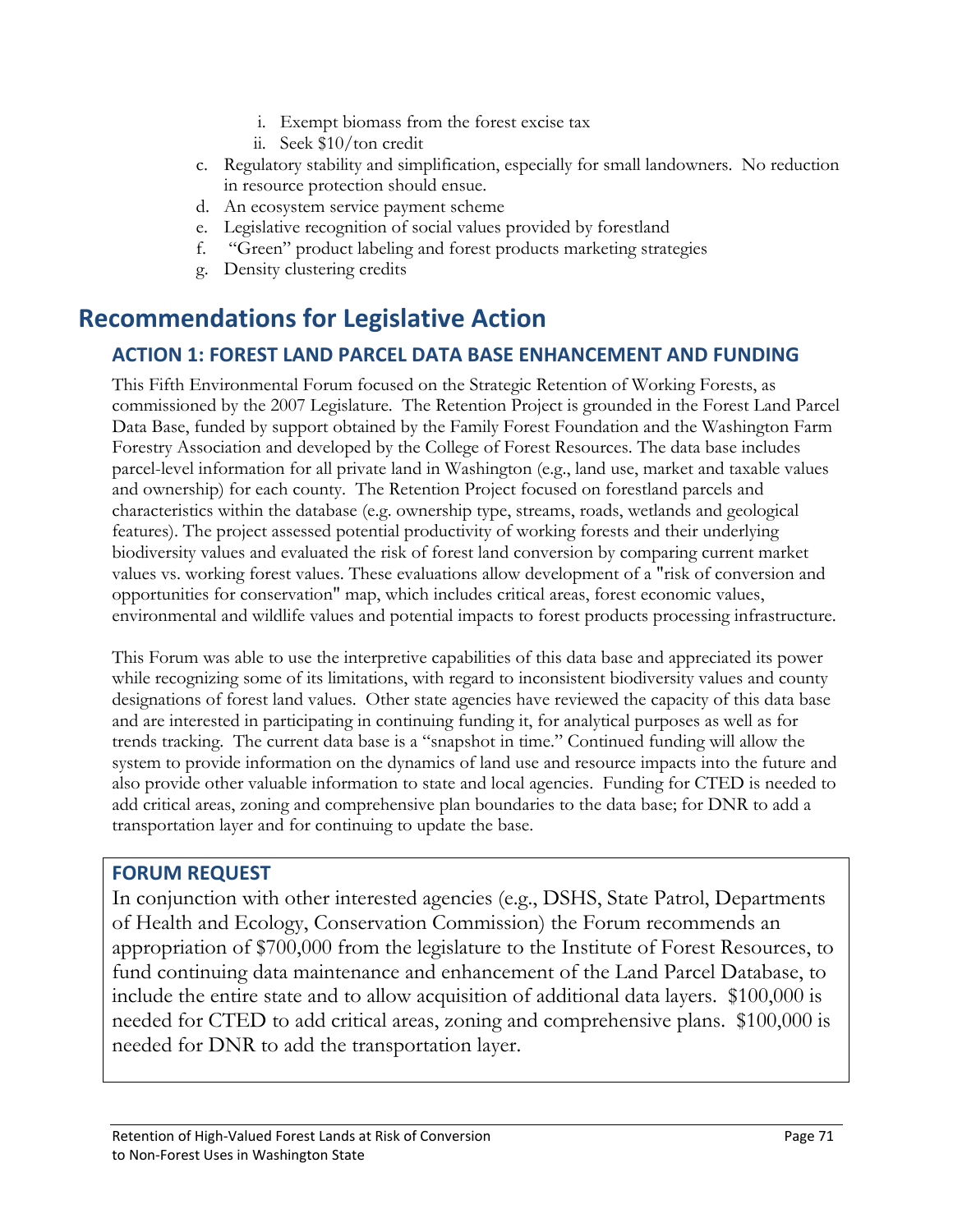Legislative language is also needed to direct County Assessors to assign values to Designated Forest Land (DFL) properties and for CTED to assemble and make available county comprehensive plan and zoning maps of rural and resource lands for inclusion in the Forest Land Parcel Data Base.

# **ACTION 2: RIGHT TO PRACTICE FORESTRY (RCW 7.48.305)**

Under current law, pre-existing agricultural and forestry operations are protected from nuisance type suits brought by new neighbors who may not understand factors associated with this pre-existing land use activity. In 2005, the Washington Supreme Court interpreted this law for the first time in Alpental Community Club v. Seattle Gymnastics Society, No 75408-0. The case hinged on the court's opinion that "From all outside appearances, there would be no apparent notice…that this land was either part of an established logging practices area or that it was being held for logging proposes."

The Washington Forest Protection Association (WFPA) has proposed legislation to clarify forest land owners' rights to harvest timber, as well as to grow and cultivate timber. The proposed legislation would clarify that the act of owning land upon which trees are growing is also a forest practice that is protected from nuisance law suits. The proposed legislation deals with the nuisance aspects of forest land ownership and does not require revisions to the Forest Practices Act or its associated rules.

# **FORUM REQUEST**

Support the WFPA request for right to practice forestry legislation.

# **ACTION 3: FULL FUNDING FOR LAND OWNER RIPARIAN MITIGATION PROGRAMS (FFFPP AND FREP), DNR LONG‐TERM RMCA FLEXIBILITY and DNR BUDGET REQUESTS FOR FORESTRY ASSISTANCE AND LANDOWNER INCENTIVES FOR HABITAT PROTECTION**

Forum participants identified two Washington state-initiated mitigation (as opposed to incentive) programs that pay landowners for property interests and specific management practices directed to riparian areas and/or fish habitat protection and enhancement. Both programs are fully or oversubscribed.

1. FFFPP (Family Forest Fish Passage Program) is administered by the Washington DNR Small Forest Landowner Office; Washington Department of Fish & Wildlife (WDFW); and Recreation & Conservation Office (RCO). This program was initiated in 2003 to help landowners meet fish barrier removal obligations by providing funds and technical assistance. It is open to small forest landowners in Washington State who have barriers on fish-bearing streams on their property. Landowners agree to participate in the program because it relieves them of barrier removal obligations.

500 landowners have enrolled in the program so far. The program has resulted in opening fish passages at 580 sites, affecting 350 miles of streams. The biennial budget has been rising since program inception. The 2007-09budget was \$6 million (\$12 million total in funding since 2003).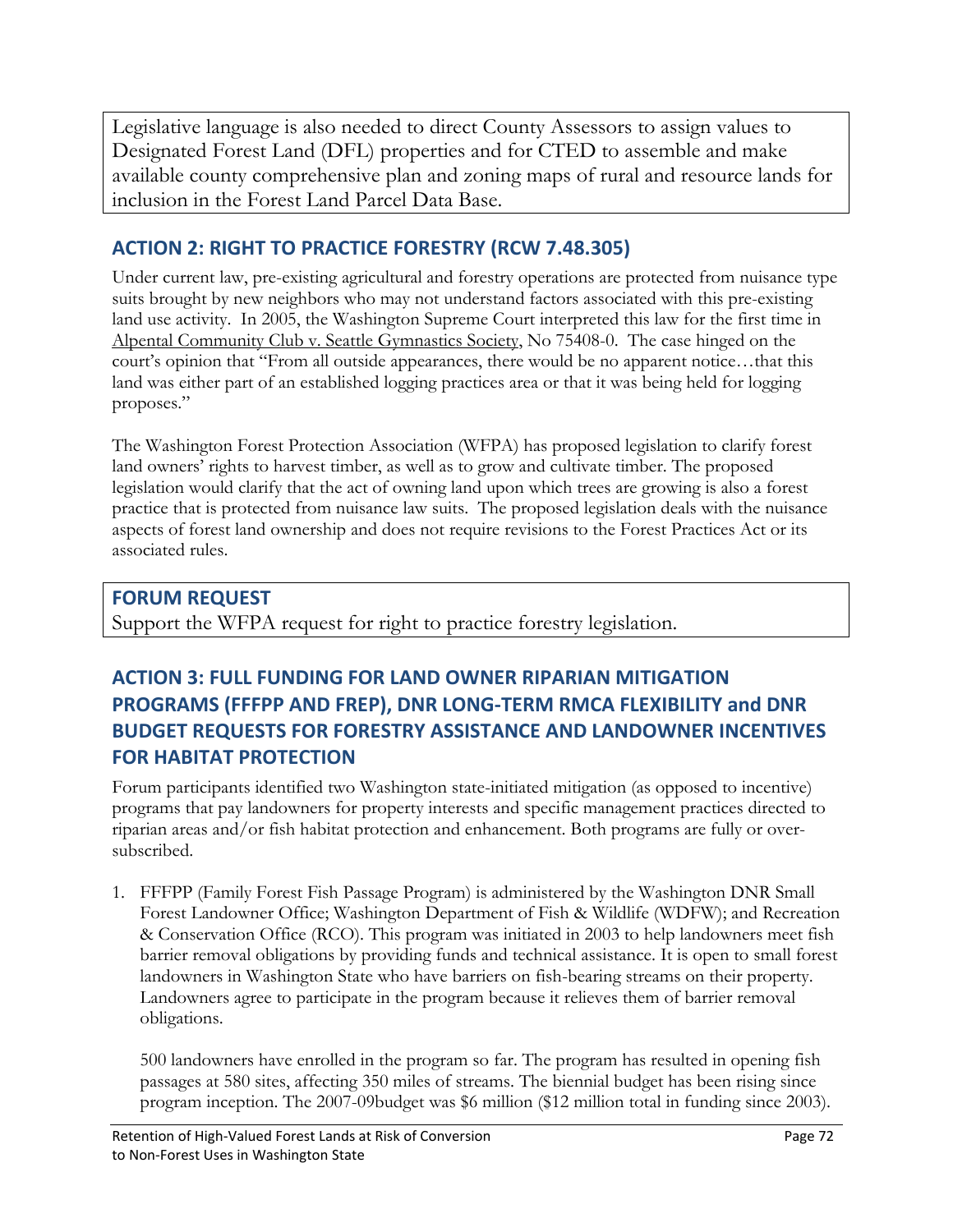There is still a backlog of applicants waiting for their projects to be funded. www.dnr.wa.gov/BusinessPermits/Topics/SmallForestLandownerOffice/Pages/fp\_sflo\_fffpp. aspx

2. FREP (Forestry Riparian Easement Program), administered by the Washington DNR Small Forest Landowner Office. This statewide program purchases 50-year easements from small private forest landowners on timber in riparian areas. Landowners must have a river, stream, lake, pond, wetland or unstable slope on their property. In general, each parcel must exceed twenty acres to be eligible. Landowners must be planning to harvest timber on their property and must meet the state definition of a small forest landowner (i.e., cannot have harvested more than an average of two million board feet of timber per year from all their ownerships in Washington over the past three years). Participants are accepted into the program on a first come, first serve basis.

The current budget allows for \$10 million to purchase70 easements over two years; up from \$8 million in 2005-2007. 177 landowners have enrolled in the program so far, resulting in the protection of 3,398 acres. The program continues to receive applicants. http://www.dnr.wa.gov/BusinessPermits/Topics/SmallForestLandownerOffice/Pages/fp\_sflo \_frep.aspx

# **FORUM REQUESTS**

Support Washington Farm Forestry Association and DNR's budget request to fully fund the FFFPP at \$19.6 million and the FREP program at \$21.4 million per biennium.

Support DNR budget requests for Expert Forestry Assistance (\$797, 800) to sustain technical assistance to small forest landowners for resource protection and maintaining healthy forests; and for Landowner Incentives (\$414, 200) for development of practical incentives for voluntary practices providing benefits to threatened and endangered species.

Support DNR Resource Management Cost Account flexibility for the Board of Natural Resources to set the percentage of gross trust revenue flowing into the account at up to 30%, to permit management of trust lands for habitat protection and forest health, in addition to keeping the lands productive of trust revenue.

# **ACTION 4: TRANSFERS OF DEVELOPMENT RIGHTS (TDRs)**

Previous Forums have been presented with information, case studies and analyses of Transfer of Development rights programs. Much interest has been generated about the opportunity such mechanisms might provide for addressing the equity interests of forest land owners. A key goal of the Forum is to secure an unfragmented forest land base. Most counties zone forest land with an "embedded' right to build houses. It is critical that voluntary mechanisms be designed and implemented that remove or re-organize these building rights to minimize the impact of parcelization on the overall forest land base.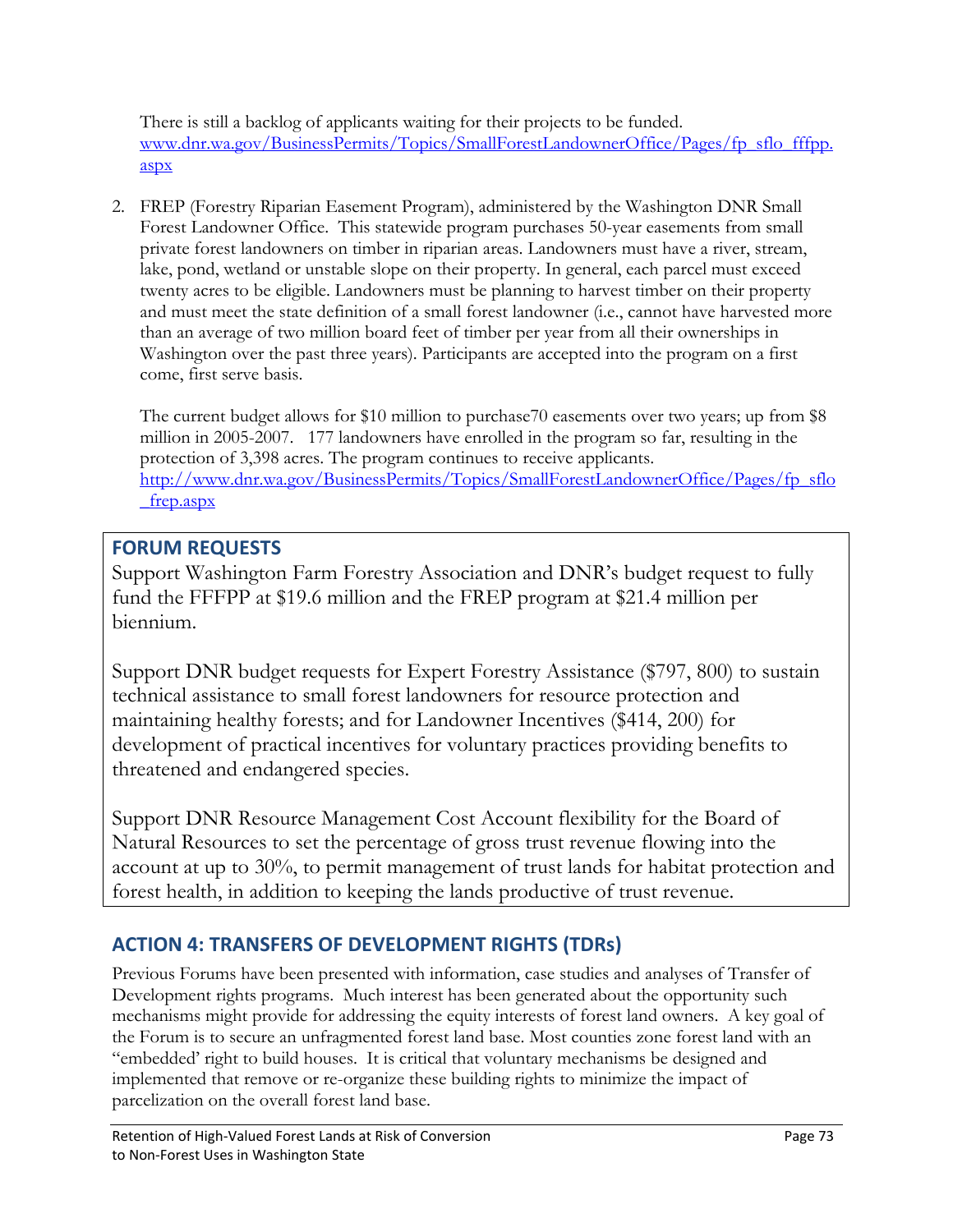Forum participants support the concept of TDRs as a voluntary mechanism to remove development opportunities from highly productive forest land and to transfer those development opportunities to urban areas or to allow clustering of such transferred rights in appropriate areas. Of particular importance are strategies that create incentives for cities to accept development rights and create value for developers to buy development rights. There has been an active and productive discussion regarding this mechanism by Community Trade and Economic Development (CTED) TDR Policy Advisory Committee, the Land Use and Climate Change Work Group (SB6580) and the Central Puget Sound TDR Pilot Project. One idea being considered is to exempt transfer of development rights from forestland from the Real Estate Excise Tax (REET). Such an incentive might encourage forest land owners to consider offering development rights from their lands.

# **FORUM REQUEST**

Support recommendations from Community Trade and Economic Development's TDR Policy Advisory Committee, the Climate Change Work Group and the Central Puget Sound TDR Pilot Project to utilize TDR transactions as an important strategy for resource land protection and to focus development in areas with existing infrastructure and services.

# **ACTION 5: BIOMASS AND FOREST HEALTH (with focus on Eastern Washington)**

Dramatic changes in forest structure and composition, due to a century of fire suppression, past management practices and failure to reduce excessive fuel loads have been widely documented and contribute significantly to the spread and intensity of fire and insect outbreaks in dry forests of eastern Washington. High densities of dead and moisture-stressed understory trees become ladder fuels that carry ground fires into forest canopies and increase the incidence and severity of forest fires. Fire suppression costs are escalating and smoke from forest fires has become a major contributor of atmospheric pollutants. Conditions continue to worsen as precipitation lessens and temperatures elevate with climate change and fire seasons grow longer. The Forum recommends that an expanded program is needed to remove surplus and ladder fuel loads to reduce forest fire hazard in eastern Washington. Additional benefits include rural economic development, biomass for renewable energy, climate change mitigation and habitat enhancement.

In order to address these chronic forest health conditions, reduce fire danger and generate materials for bio-fuels and other industrial processes, Washington State must focus its efforts on enhancing the future of these forests and creating a viable economy for these materials. In response to the University of Washington "Future of Washington's Forests" report, the 2007 legislature funded a pilot Forest Health project initiated by the DNR. Forum participants agree that fully funding this program is essential to addressing forest health, reducing the costs and scale of wildfires and providing a new stream of sustainable, renewable materials.

The technology to assess the conditions of these forests and to develop inventory data and forest plans is through Light Detection and Ranging, the remote sensing mapping tool known as LiDAR. LiDAR is not only a source of accurate topographic models but also provides information about the structural characteristics of the landscape cover; as well as an estimation of biomass. It is an essential tool for addressing critical forest and landscape ecology issues.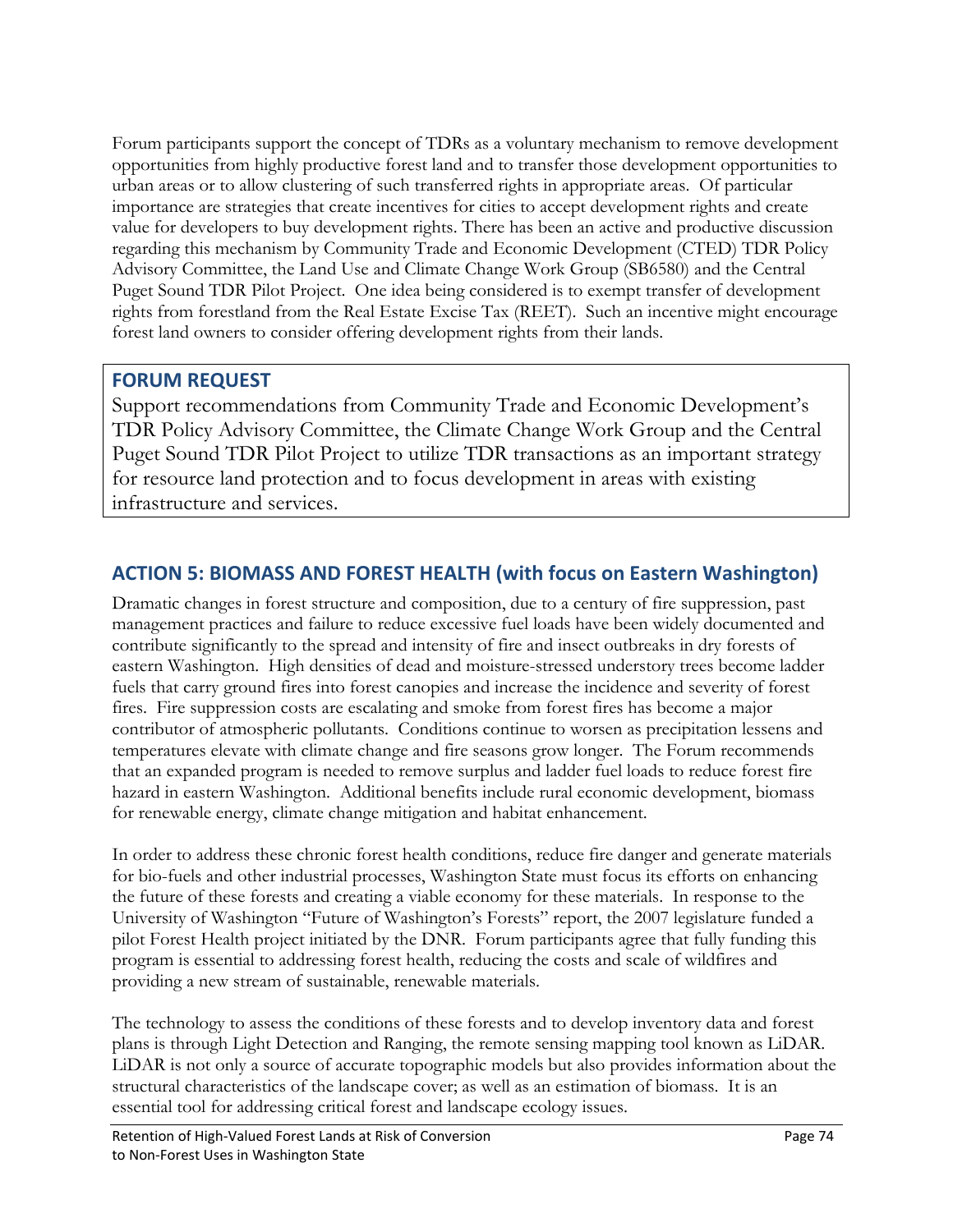Woody materials that must be removed are high volume and low value. Marginal costs can make a big difference in evaluating investment decisions about using such materials. Two specific incentives were considered. The Department of Revenue is considering imposing a 5% Forest Excise tax (FET) on currently untaxed forest biomass removals. Over-taxing will increase costs for these marginal materials and could significantly delay investments in forest biomass as a renewable energy source. No tax is currently in place. Forum participants support not imposing this tax as it would be a disincentive for biomass removals.

In addition, the "working circle" for efficient transport of these materials is about 50 miles. In order to "incentivize" a wider haul circle, our neighbors in Oregon last year passed a \$10/ton credit to encourage longer haul distances, which is a prerequisite for locating regional bio-energy conversion facilities. Forum participants also support this incentive to encourage new investment in biomass transportation.

# **FORUM REQUEST**

Fully fund DNR request legislation for its Forest Health Initiative, including necessary funding for LiDAR mapping, by the Institute of Forest Resources, for stand inventory, health, composition, risk priorities and landscape-level management prescriptions.

Fund a \$60,000 extension of the University of Washington Future of Washington Forests Timber Supply study, by the Institute of Forest Resources, to provide information of accessible forest residuals, markets impacts and infrastructure.

Do not create disincentives for biomass removal by allowing the Department of Revenue to impose the proposed 5% Forest Excise tax on biomass removal.

Adopt the recently-established Oregon incentive strategy for biomass removals by providing a \$10/ton credit for transporting bio-fuels, linked to transparent accounting for conditions under which woody biomass is removed.

# **ACTION 6: LEGISLATIVE TASK FORCE ON STRATEGIC RETENTION OF WASHINGTON'S WORKING FORESTS AND FOREST INDUSTRY**

Forum participants call for the creation of a special legislative Task Force to create a "Plan of Action" based on the issues and recommendations identified by the Findings and Recommendations of 2006 and 2007 Forest Forums, which form the basis for the findings of the 2008 Forum. The following elements are most urgent for the task force to address if we are to retain the state's working forestlands.

1. Tax Reform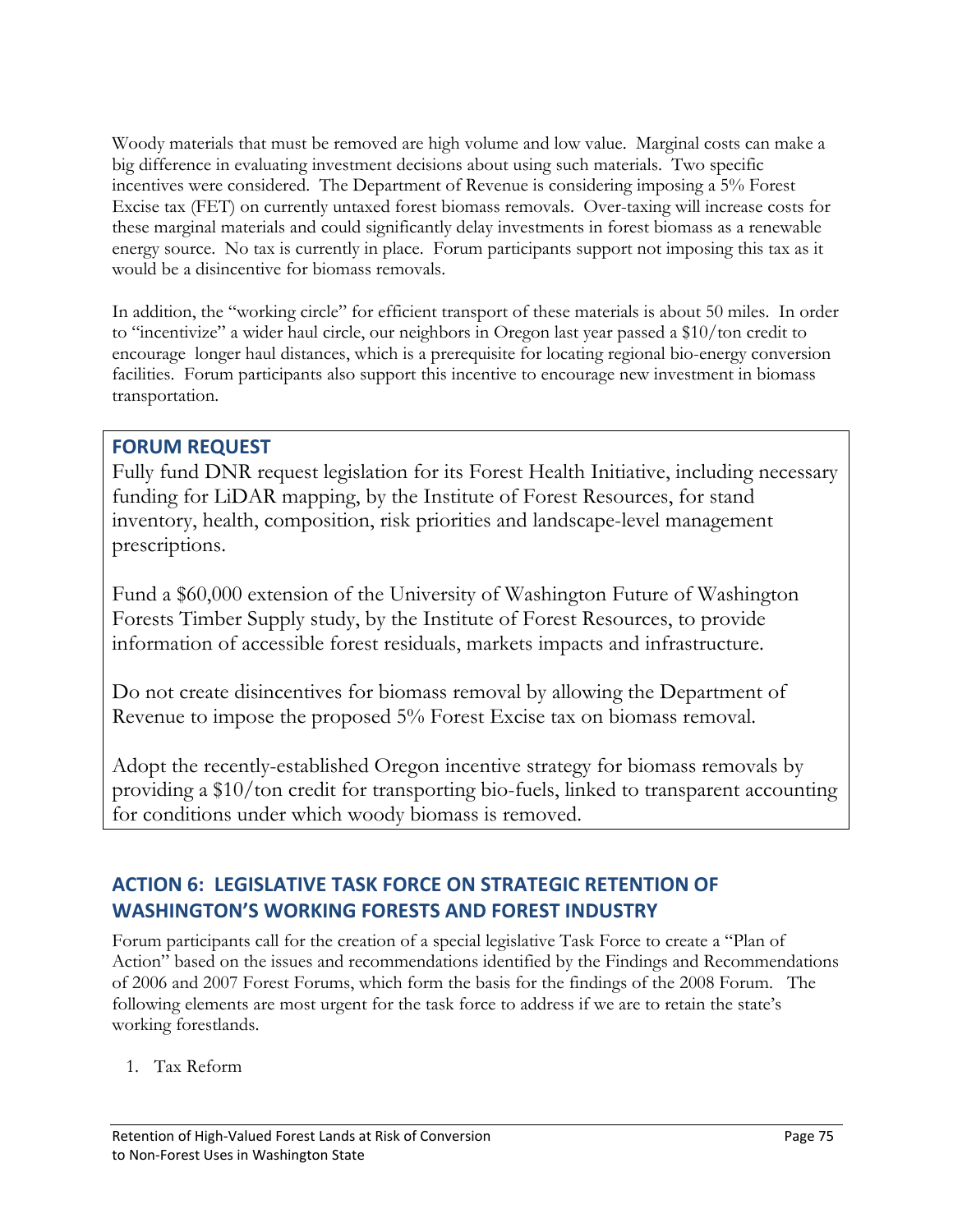- a. An integrated forest-specific tax structure that will provide incentives to retain forest land, encourage long-term forest management, produce a range of ecosystem services and provide for the movement of forest products to processing sites.
- b. Notwithstanding potential 2009 Legislative session actions, the Task Force should be charged with developing tangible next steps for:
	- i. Introducing incentives for green energy wood sources;
	- ii. A "sustainability" tax waiver for working forests;
	- iii. A biomass exemption from the forest excise tax and \$10/Ton credit for transportation;
	- iv. Consideration of a transfer of development rights (TDRs) exemption from the real estate excise tax (REET).
- 2. Resource Protection with Regulatory Stability and Simplicity
	- a. Clarification and simplification of the forest practices-related rules structure to protect the ability of small forest landowners to operate as working forest managers. "Clarification and simplification" is intended to expand choices to accomplish resource protection and not diminish overall protection, as for example, with riparian buffers standards that can be managed with lower risk and potential impacts, commensurate with their smaller harvests.
	- b. Incentives that enhance landowner ability to effect resource protection standards.
	- c. Density clustering credits that promote sustainable forest management.
- 3. The applicability of other state incentive programs (see Appendix Dilley, UW 2008) to Washington, and the cost-effectiveness of current Washington State incentive programs for most efficient application to priority landscapes and watersheds.
- 4. Bio-fuels and Biomass incentives for optimizing forest health, energy alternatives, reduction of forest fire risk and job creation from new infrastructure.
- 5. Ecosystem service payments that help achieve long term goals for water and biodiversity and are designed for participation by all levels of working forest landowners.

Other Task Force Issues should include the following:

- 1. Public acquisition strategies for high-value forest land with high conversion risk, where forest management incentives are insufficient to keep the land in forestry. Appraisal rules are also an issue.
- 2. Improved biodiversity information to coordinate biodiversity strategies with sustainable forest management practices, and leverage incentives with enhancement of key habitats and species.
- 3. Product labeling and market strategies, to raise consumer awareness and promote the uses for Washington-produced forest products.
- 4. State and local procurement requirements for Washington-produced wood products.